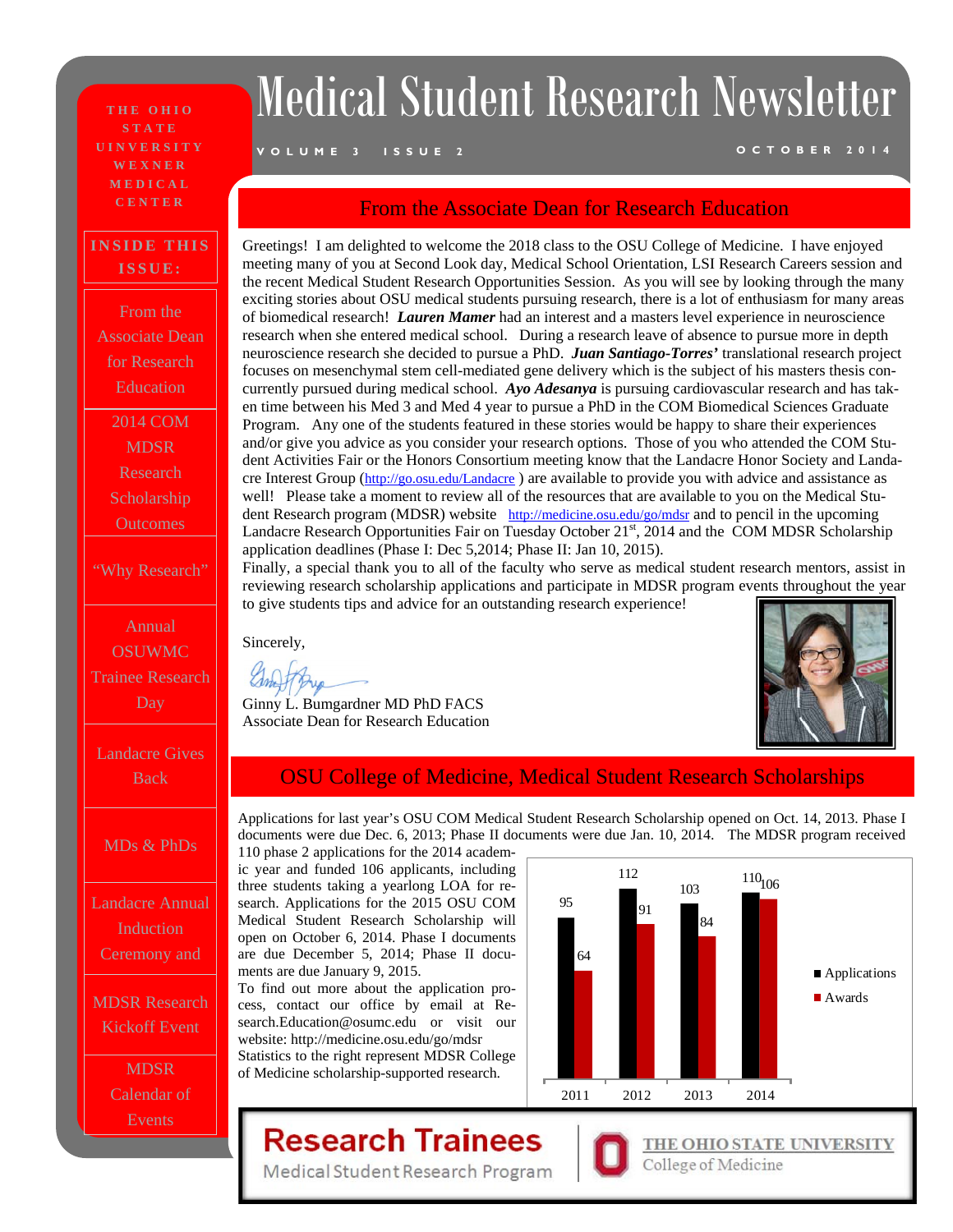#### Why Research?

Research as part of the medical student training incorporates discovery through critical thinking, innovation and experimentation. Medical student researchers learn how to communicate new knowledge and how to apply discoveries to enhance patient care. Our students' participation in research gives them firsthand experience and skills in biomedical discovery, increases the depth of understanding of medicine and prepares them to directly influence the future course of medicine.



**Lauren Mamer** grew up in Los Angeles and attended Stanford University, graduating with a Bachelors of Science in Biology. She was very interested in neuroscience during her undergraduate studies, and she pursued this interest in neuroscience further after graduation, obtaining her master's degree from the International Graduate Program Medical Neurosciences in Berlin, Germany. During her master's she became interested in the mechanisms controlling release probability of synapses in the brain.

She began medical school at Ohio State in 2011, and pursued a yearlong leave of absence between Med 2 and Med 3 year, sponsored by the nationally competitive Carolyn L. Kuckein AOA Student Research Fellowship. During this leave, she returned to her master's thesis lab in Berlin to follow up on some of the work she had performed during her thesis research. During this year, her career goals crystallized around academic medicine, and she decided to pursue her PhD in the research group of Prof. Rosenmund before returning to Ohio State to finish her medical studies. Her current project studies the role of endocytic proteins in regulating release probability at the synapse. The results from her research may demonstrate a novel regulatory mechanism for release probability in neurons and establish a molecular connection between exocytosis and endocytosis. She hopes that a better understanding of the function of neurons at a basic level will help us better treat neurologic and neuropsychiatric diseases in the future. Her ultimate career goal is to practice medicine at an academic center and to have her own research group in which she investigates basic research questions with clinical applications.

**Juan Santiago-Torres** grew up in Adjuntas, Puerto Rico, and attended the University of Puerto Rico, graduating *Summa cum Laude* with a B.S. in Chemical Engineering. He entered medical school in 2012 after completing one year of graduate school in the Comparative and Veterinary Medicine Graduate Program at OSU. He has been working on his master's program along with his first two years in medical school and will be graduating this summer with a thesis on mesenchymal stem cell-mediated transient gene delivery of bone morphogenic protein-2 and bone regeneration. His graduate research under the mentorship of Alicia Bertone, DVM, PhD, has resulted in lead authorship of a manuscript currently under review.

Since he began medical school, Juan has also been passionate about addressing healthcare disparities. He joined the LINKED group to facilitate the linkage of patients with diabetes from free clinics to primary care homes. LINKED is both a student group and a research effort to address the impact of said linkage on diabetic health, which began as a service-learning project within the novel

*Lead.Serve.Inspire.* curriculum at the OSU COM. Juan is currently doing his Advanced Competency Alternate Experience in Research with LINKED under the guidance of Diane Habash, PhD, RD, and in collaboration with fellow medical students.

Now a third year medical student, Juan is also mentored by Julie Bishop, MD. His ongoing research addresses the association between smoking and shoulder pathology. He is the lead author of a systematic review on the effect of smoking on rotator cuff and glenoid labrum surgery published in the toprated orthopedic journal, *The American Journal of Sports Medicine*. Their findings support advocating smoking cessation before and after soft tissue shoulder surgery. Juan's career goal is to become an orthopedic surgeon while integrating both basic and clinical research into his career.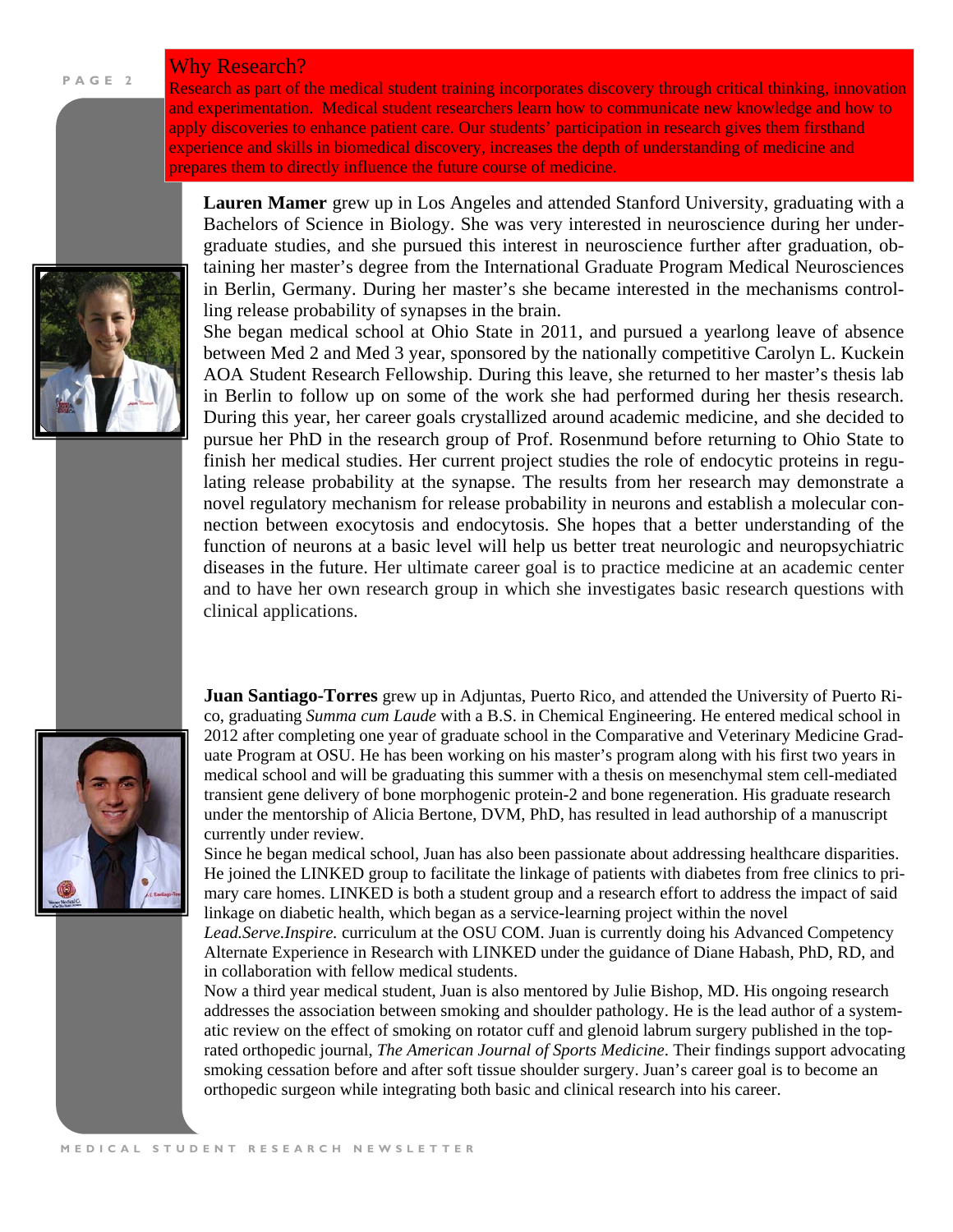### MDs and PhDs

**Ayo Adesanya** grew up in Dallas and Greenville, Illinois, and attended The University of Chicago, graduating with a B.S. in Biological Chemistry. Ayo has always been passionate about biomedical research and has participated in numerous summer and academic-year research programs during his high school and undergraduate education. From a gene expression and promoter analysis project in Dr. Robi Mitra's laboratory at Washington University School of Medicine in Saint Louis to studying the biological roles of the vitamin D receptor protein in Dr. Murray Favus's laboratory at The University of Chicago, Ayo was exposed to a diverse array of wet-lab methods, animal models, and research environments. Working alongside several physician-scientists in laboratories adjacent to major hospital facilities, Ayo grew a strong desire to not only touch lives through medicine but to further explore unknown realms of disease and treatment.

Ayo entered medical school in 2009 and received the William J. von Liebig Summer Research Fellowship in Vascular Surgery at Harvard Medical School, training in the laboratory of Dr. Christiane Ferran during the summer between Med I and Med II year. During his Med III year, his clinical experiences motivated him to



devote time to pursue his dream of becoming a physician-scientist, and he joined OSU College of Medicine's Biomedical Sciences Graduate Program between Med III and Med IV.

Now a sixth-year Ayo is mentored in the Division of Cardiac Surgery by Dr. Jianjie Ma. His current project involves investigating MG53, an essential cell membrane repair protein, in the context of heart valve biology. The results from their research may be important in targeting valvular cells for treatment of tissue injuries associated with valvular heart disease. Ayo plans to continue to integrate research as a cornerstone of his career in medicine.

#### Landacre Gives Back to the Community

Although the Landacre Research Honor Society's main goal is to promote and support biomedical research among medical students, each year they host a fundraiser to raise money for a well-deserving program in the community, The Boys and Girls Clubs of Columbus. Over the past two years, through holiday bake sales, Landacre was able to raise almost \$500 to donate to the local chapter.

Boys & Girls Clubs of Columbus offers recreational and educational programs to youth ages 6 to 18, ensuring that Columbus kids have a productive and positive outlet for their free time. Designed to help members



reach their full potential as productive, caring, and responsible citizens, the Club provides access to comprehensive after-school and summer programs.

Landacre president Maarten Galantowicz and Interest Group president Juan Santiago-Torres delivered the check in person this year and toured the facility with some of the students and The Resource and Development Coordinator Benjamin Leland (pictured left).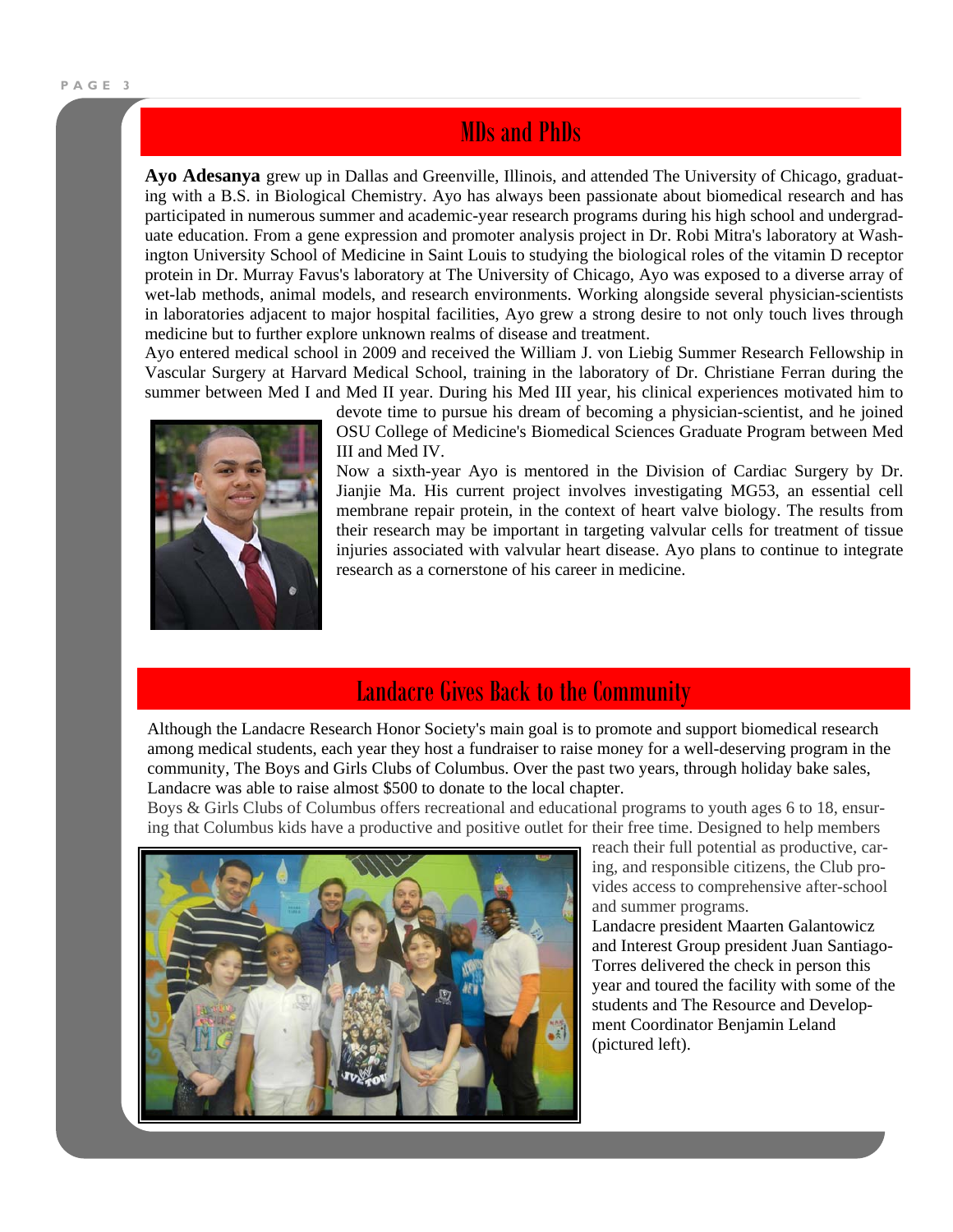### 2014 Landacre Research Honor Society Annual Induction Ceremony and Banquet

The Landacre Honor Society is the medical student research society at OSU COM, founded in 1956 in honor of Dr. Francis Leroy Landacre, professor and first chair of the Department of Anatomy.

Dr. Landacre's exceptionally high standards in both academic achievement and research guide the society's promotion and support of medical student research activities.

In addition to providing students with a variety of information about research opportunities at Ohio State, Landacre also holds research semi-



Dr. Ginny Bumgardner and the 2014 Inductees

nars, hosts speakers, participates in the organization of the annual OSUWMC Trainee Research Day and recognizes faculty members who have demonstrated a strong commitment to medical student research with the Landacre Faculty Award. Students inducted into the society have demonstrated exceptional achievement in research.

Membership is open to all medical students in the OSU COM who have demonstrated excellence in medical research and fulfilled membership criteria by successfully completing an application and essay. Students interested in joining Landacre can see a full list of requirements at <http://go.osu.edu/Landacre>.

Each year, new inductees are welcomed into the society at the Annual Induction Ceremony and Awards Banquet. This year's event was held on May 5 at the Blackwell Inn.

The 2014 Board was led by: Maarten Galantowicz – President; Brad Schnedl, – Vice President; Samer Salamek – Treasurer; Kathleen Matic – Secretary; Eric Fichtenbaum – Officer; John Vaughn – Officer; Zachary Hing – MSTP Officer; Sankalp Malhotra – MSTP Officer; and Lauren Sall – Immediate Past President. The 2014 Interest Group was led by Juan Santiago-Torres – President; Volodymyr Manko – Vice President; Greg Metzger – Treasurer; Alexander Stuber – Secretary; Kathleen Puttmann – Officer; and Colin Ryan – Officer.

The 2014 keynote address was given by **Quinn Capers, IV, MD** Associate Dean for Admissions and Assistant Professor of Medicine, Division of Cardiovascular Medicine. The 2014 Landacre Research Mentor of the year award was given to **Kyle Perry, MD** assistant professor of Surgery, and **Christopher Breuer, MD** director of Tissue Engineering Vascular Grafts and professor of Surgery at Nationwide Children's Hospital, was selected as the 2014 recipient of the Landacre Distinguished Researcher of the Year Award.







Pictured right top: Dr. Quinn Capers, IV, pictured right Dr. Gabbe enjoying the evening with Landacre inductees.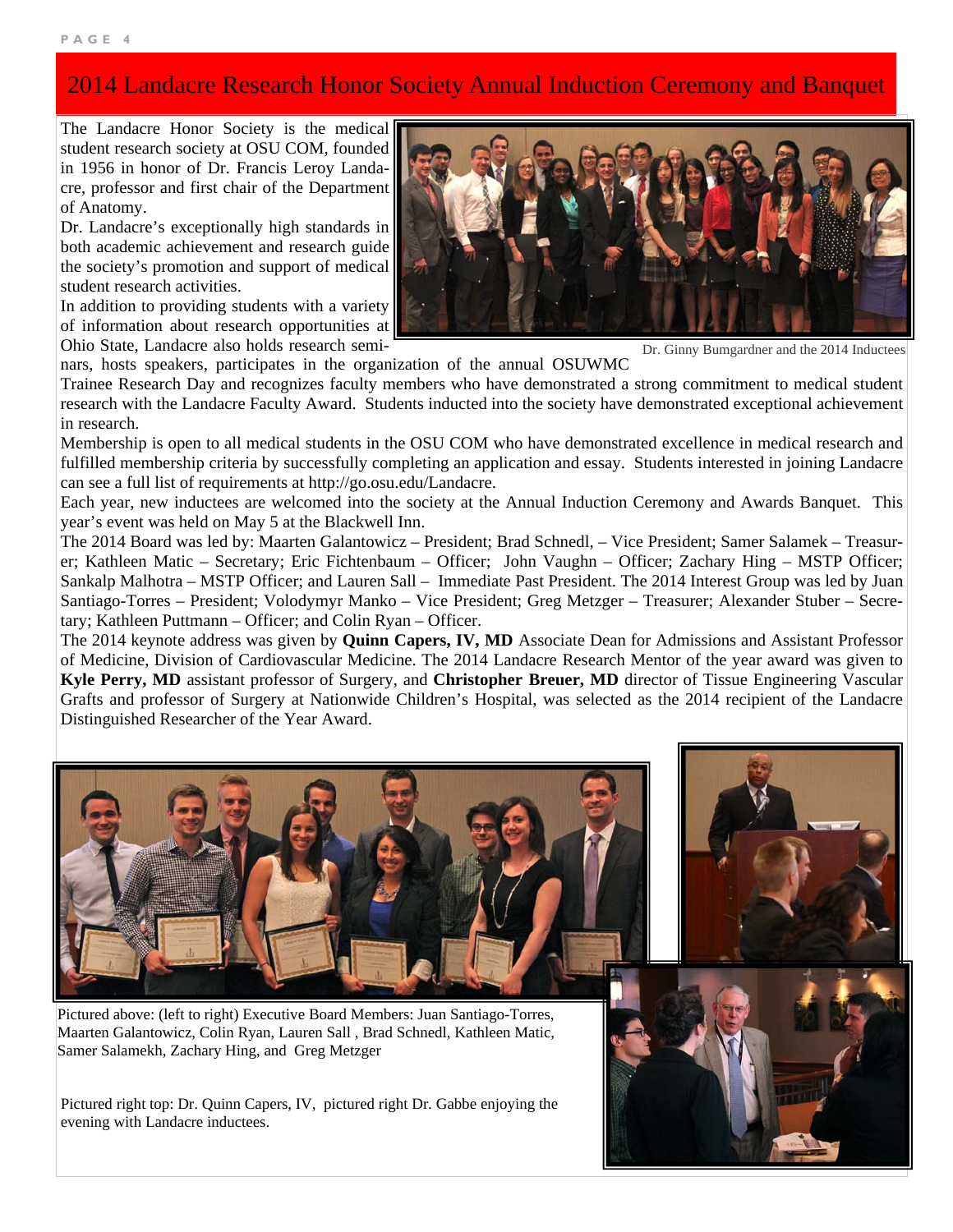### **PAGE 5 The 2014 Trainee Research Day**

The 13th Annual Trainee Research Day took place on April 9 and 10 in the Biomedical Research Tower and Davis Heart and Lung Research Institute. Research Day provides an opportunity for research trainees at the OSU Wexner Medical Center to present their biomedical research in a public forum and to compete for travel awards given to the top scores from each trainee group. The trainee groups include graduate, undergraduate, medical and MD/PhD students, as well as postdoctoral researchers and fellows and clinical residents and fellows.

Research Day also presents an opportunity for colleagues and visitors to learn about research occurring at Ohio State. More than 420



trainees presented their posters, representing a wide array of research topics, throughout the day on April 10 . Each of the 236 faculty members who volunteered to judge posters were asked to review at least four poster presentations and assign numeric values based on the trainee's presentation of their poster project.

Research Day kicked off with an informational session on Research Advocacy in the James Cancer Research Center. Guest speakers included **Jennifer Carlson**, assistant vice president of the OSUWMC Office of Governmental Affairs, and **Caroline C. Whitacre, PhD,** vice president for Research. This session also included a question and answer session to allow researchers to inquire how best to advocate for continued funding of biomedical research. Numerous representatives from various state and federal offices also attended the poster session.

Research Day also featured a keynote address by **Jeffrey Whitsett, MD** (photo left). Dr. Whitsett is chief of the Section of Neonatology, Perinatal and Pulmonary Biology at Cincinnati Children's Hospital Medical Center. The event also included state-of-the-art faculty lectures given by [Carlo](http://www.cancergenetics.med.ohio-state.edu/4617.cfm) Croce, MD, professor and department chair of Molecular Virology, Immunology and Medical Genetics in the College of Medicine, and **[Steven Goodman](http://www.nationwidechildrens.org/steven-d-goodman), PhD**, a principal investigator in the Center for Microbial Pathogenesis at The Research Institute at Nationwide Children's Hospital.

This year, 35 trainees, including 12 medical students, received travel awards to present their poster at another conference; each travel award is \$1000. Medical students made up almost 32% of the trainee representation this year. This year's medical student representative for the Allan Yates Distinguished Research Scholars Panel was



James Duncan, who discussed his research project titled 'Cerebral Oxygenation and Processed EEG Response in Patients during Carotid Endarterectomy under General Anesthesia." Research Day wrapped up with an awards ceremony recognizing the outstanding research and mentorship at OSU COM. The 2014 Mentor of the Year award was given to **Balveen Kaur, PhD**, professor and vice chair of Neuro-Oncology Research. The next Trainee Research Day is scheduled for April 15 & 16!



Pictured above: Balveen Kaur, PhD, 2014 Mentor of the year

Pictured left: 2014 Travel awards winners at the awards ceremony with Dr. John Davis and Dr. Joanna Groden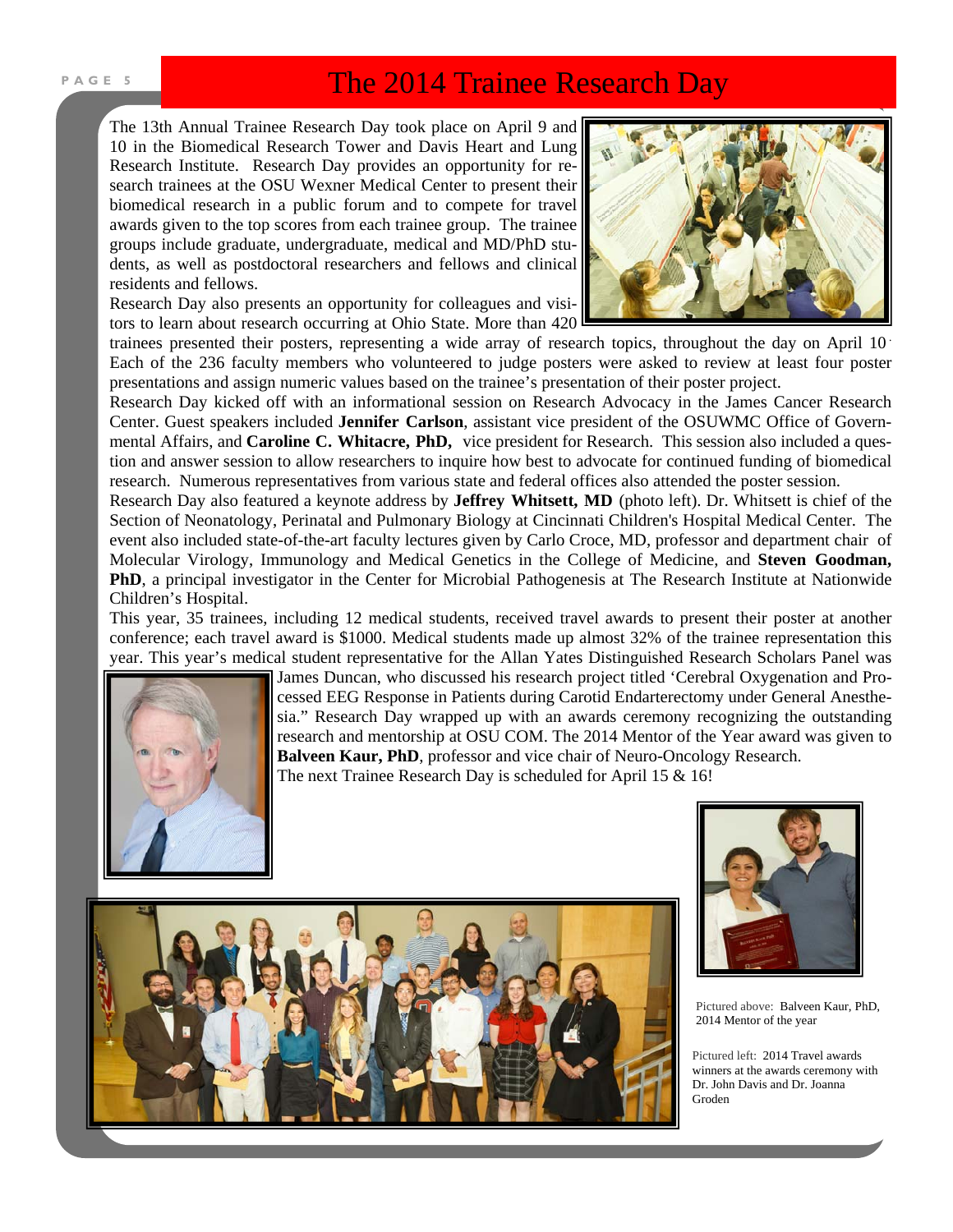### 2014 MDSR Research Scholarship Kickoff Event

Each year, the Medical Student Research Program (MDSR) holds an orientation for all medical students and mentors who have been awarded a College of Medicine Scholarship, funded through the **Roessler, Bennett, and Barnes** Research Scholarships. This year's event was held on May 19 in the Ross Heart Hospital auditorium. The goal of this event is to orient each medical student and mentor to scholarship requirements, further funding opportunities, resources available to them and future opportunities in research.



The event included a faculty panel attended by **Larry Schlesinger**, **MD** chair of the Department of Microbial Infection and Immunity, director of the Center for Microbial Interface Biology and director of the Medical Scientist Training Program, who covered tips on achieving a rewarding summer research experience, foundation for future research opportunities and career development; **Joanna Groden, PhD** vice dean for Research, who touched on the exciting things being done in

biomedical discovery at

OSU; and **Daniel Clinchot, MD** vice dean for Medical Education for the College of Medicine and associate professor of Physical Medicine and Rehabilitation who discussed the opportunity for LSI Research Advanced Competency (photo right). A panel of students in their second, third and fourth year of medical school also discussed how to take full advantage of the unique opportunity and how to incorporate research in the medical school curriculum (photo above).



### MDSR Program Contact Information

Medical Student Research Program Websites:

<http://medicine.osu.edu/go/mdsr>

MDSR Newsletter and Events - <http://go.osu.edu/MDSRevents>

[Research Opportunities](http://medicine.osu.edu/research_ed/medical_students/researchopportunities/pages/index.aspx) **-** <http://go.osu.edu/MDSRresearchopportunities>

Attention research mentors: you can advertise your research opportunities on the MDSR website by completing a [Faculty Research Announcement Request.](http://medicine.osu.edu/research_ed/MEDICAL_STUDENTS/RESEARCHOPPORTUNITIES/FACULTYREQ/Pages/index.aspx)  This provides medical students with an array of

research opportunities in one easy location!

**We want to hear from you! To submit an item for the newsletter or to highlight medical student research accomplishments, email:** [research.education@osumc.edu](mailto:research.education@osumc.edu)



MDSR Program Manager: Bianca McArrell 333 W. 10th Ave. 1190A Graves Hall Columbus, Ohio 43210 614-292-2683 [Bianca.McArrell@osumc.edu](mailto:Bianca.mcarrell@osumc.edu)